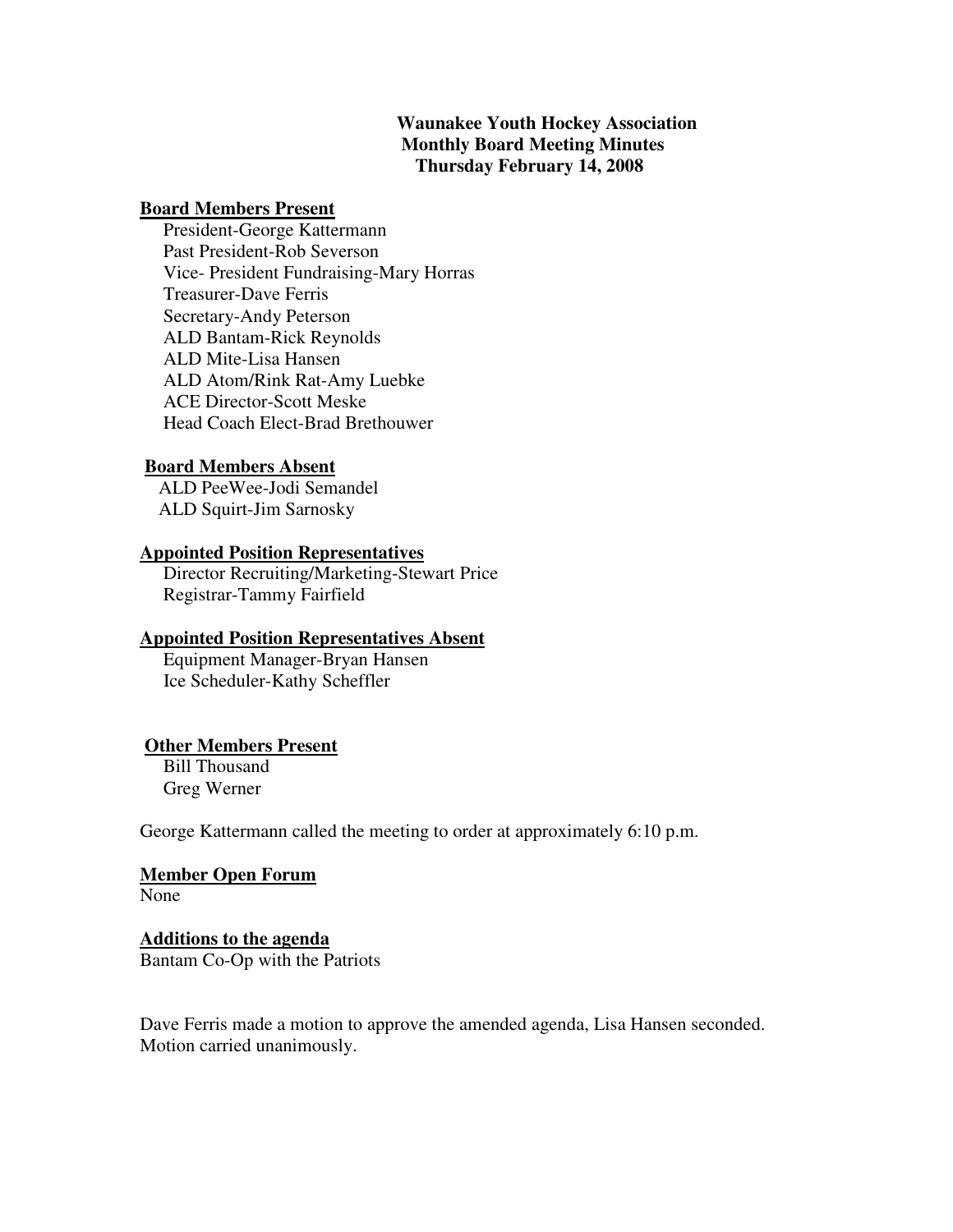#### **Approval of prior meeting minutes**:

Dave Ferris made a motion to approve the January meeting minutes, Rob Severson seconded. Motion carried unanimously.

#### **Reports/updates**:

Vice-President Fundraising-Mary Horras \*No Report. The Texas Hold'em will be April 18th at Sweet Sophie's in Waunakee.

## Recruiting/Marketing-Stew Price

\*No Report.

## Ice Scheduler-Kathy Scheffler (Not Present)

 \*E-mailed report see copy. The Squirt B and Mite B teams are going to state and I have been in contact with both team managers to work out the need for additional ice. Mites may not need any due to their state tournament falling on the weekend of March  $1<sup>st</sup>$ and  $2<sup>nd</sup>$  they already have practice ice for that week. Once again I would like to find someone to replace me, next season will be my third and final season for ice scheduling. Did not see the position posted in the newsletter last month. It would be nice to train the person during my last year. Lisa Hansen talked to Kathy and Kathy is working on getting Mite B ice for March 3<sup>rd</sup> and March 5<sup>th</sup> the WYHA is paying for the playoff practice ice. There is someone interested in the ice scheduling position and has contacted Kathy about it.

Apparel Manager-Mary Horras \*No Report.

ALD Bantam-Rick Reynolds \*No Report.

#### ALD PeeWee-Jodi Semandel (Not Present

 \*E-mailed report see copy. I have ordered the participation patches from Breakout, they should be here end of February. Helen will mail the bill to Dave.

# ALD Squirt-Jim Sarnosky (Not Present)

\*No Report.

# ALD Mite-Lisa Hansen

 \*E-mailed report see copy. Congrats to Coach Pete Bachman and all of the Mite B players on qualifying for state tournament. Way to go Wildcats!!!

#### ALD Atom/Rink Rat-Amy Luebke

 \*E-mailed report see copy. I will be scheduling my final Parent's meeting in the next couple of weeks.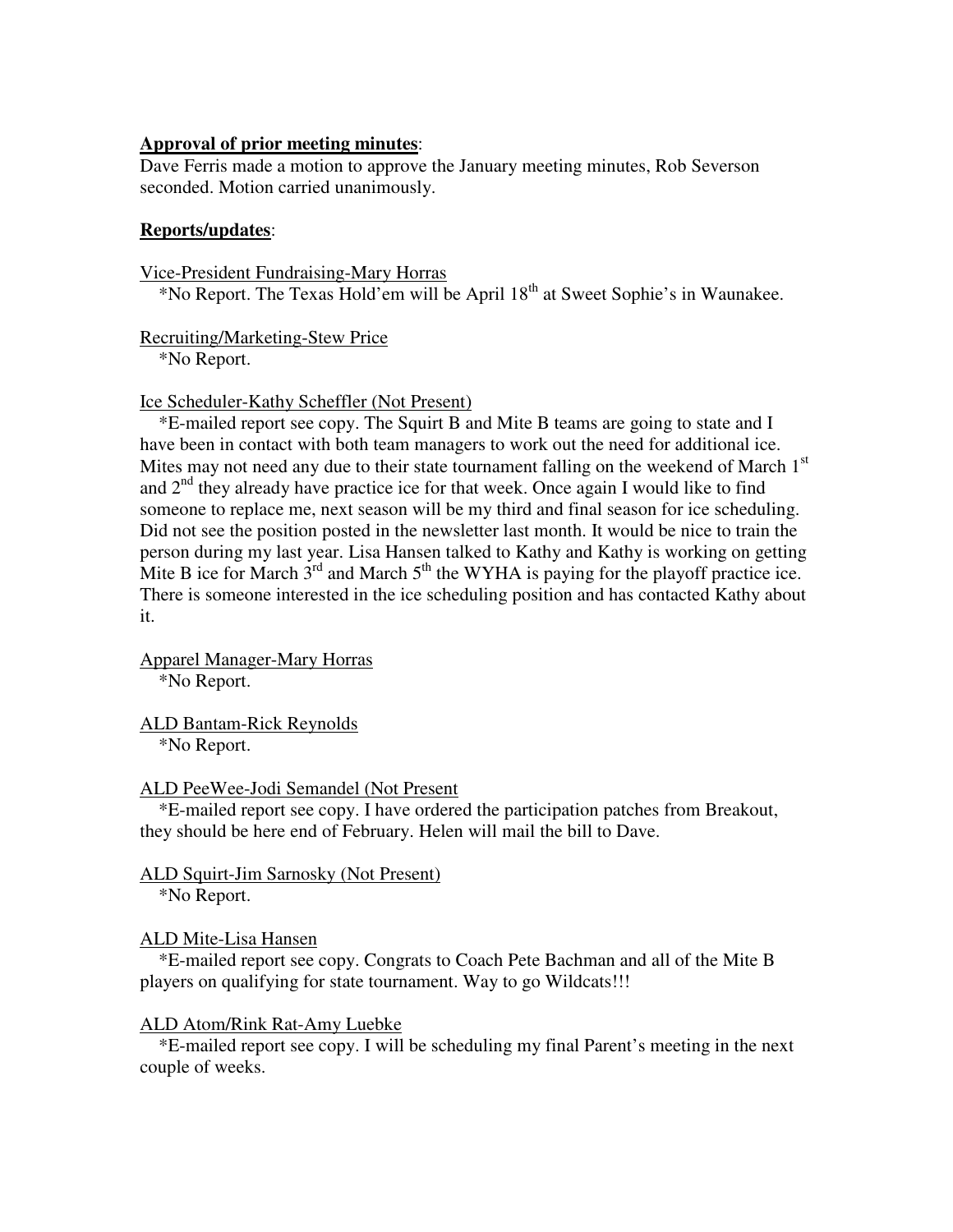Equipment Manager-Bryan Hansen (Not Present) \*No Report.

ACE Director-Scott Meske \*No Report.

Registrar-Tammy Fairfield

 \*E-mailed report see copy. There is a \$30.00 fee per skater age 7 and above to register online. Bill Thousand will set up link for Website. Coaches will pay for themselves. The coaches that are rostered (3) will get reimbursed by the WYHA (their account will be credited).

#### Treasurer-Dave Ferris

 \*Dave Ferris (E-mailed report see e-mail) Copy is with meeting notes. He also emailed the Financial Statement with Summary (see e-mail). No additions.

Mary Horras made a motion to approve payment of the bills, Rob Severson seconded. Motion carried unanimously.

WAHA Region 4- Scott Meske

\*No Report.

#### **Old Business**

Learn To Play- (see e-mailed report) Copy is with meeting notes. The Patriots are willing to do LTP with us but we need to step up and run ours and have someone for us run it fulltime. The Waunakee High School players came but the DeForest High School players did not. Each week we need 2 kids from each high school. Stew Price suggested possibly having paid coaches at this level. Stew will put a proposal together for the next board meeting in March.

Rink Update- Todd Scheffler said that there is enough money raised to go to the next step. We will need to get help from everyone in the organization. WDIR is talking to the Rotary of Waunakee and Chamber of Commerce of both Waunakee and DeForest. They are also soliciting DeForest businesses. WDIR will be giving updates in both papers. \$750,000.00 has been collected so far in pledges. WDIR will have someone at the Annual Meeting/Potluck to give an update.

Raffle Tickets- The high school has \$10.00 (per ticket)/\$800.00 (per skater). Possibly have the raffle in November with the Texas Hold'em instead of December. We will discuss more at the March board meeting.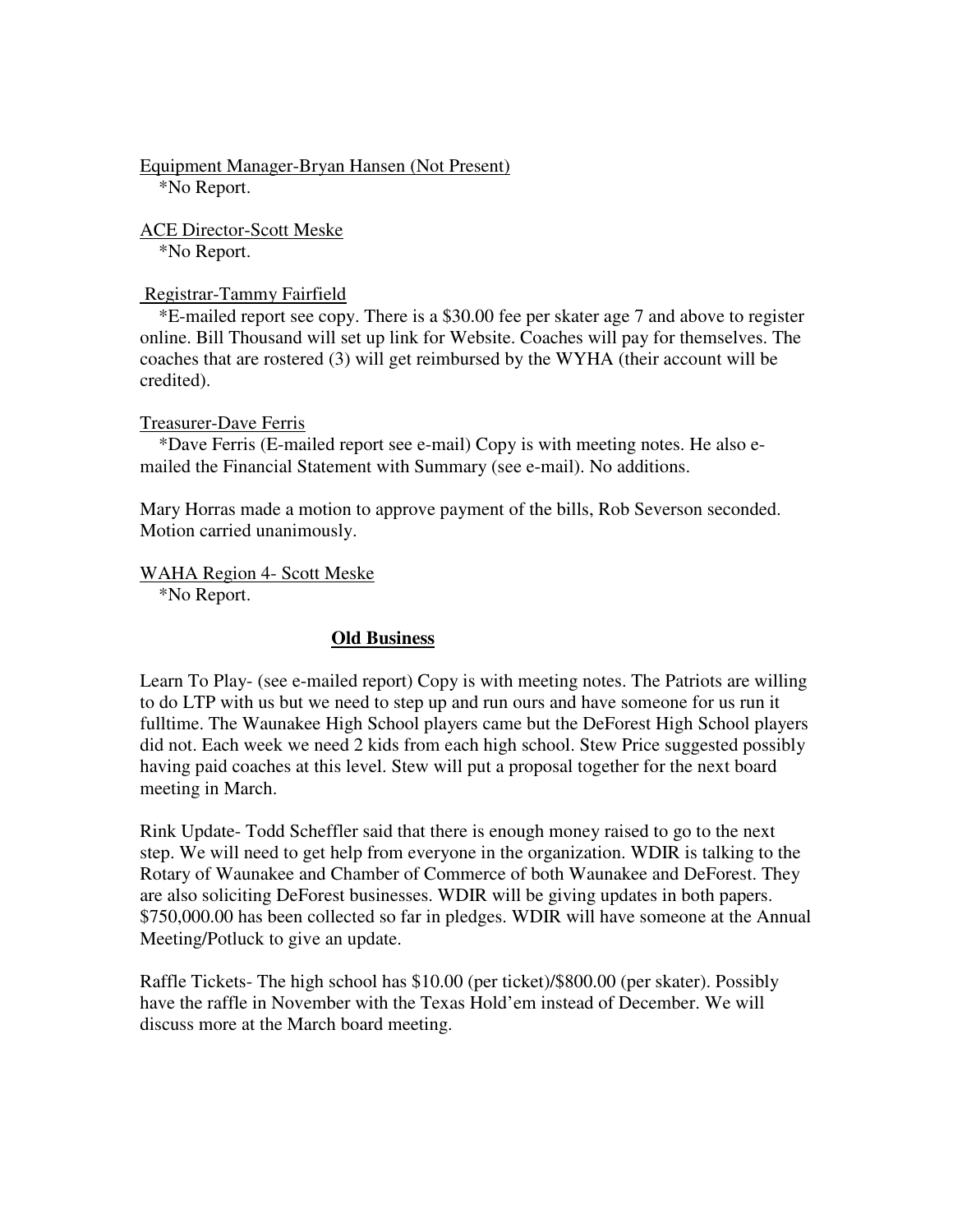## **New Business**

Annual Meeting/Potluck- Lisa Hansen e-mailed proposal (see e-mail). Copy is with notes. The Annual Meeting/Potluck is set for Thursday April  $24<sup>th</sup> 6:00$  p.m. - 8:00 p.m. in the Waunakee High School Commons Area. The coaches will hand out awards to their players. There will be more information to come.

End of the Year ALD meetings with teams- Each ALD will set up their own team meetings. Greg Werner will send the End of Year ALD meeting format to George Kattermann. Coaches Evaluations will be sent to the ALD's and given at the End of Year meeting and done like last year.

Scholarship Fund- We have \$436.00 in the fund. The family with the hardship can fund it through the Kelsey Scholarship Fund or us. Dave Ferris suggested budgeting an amount to put in our scholarship fund. The family with the hardship can either come to a board meeting or have a board member represent them at a board meeting. We would also have them fill out a Kelsey Scholarship application. We do not currently have guidelines to follow and need to have guidelines (maybe adopt the Kelsey guidelines). Greg Werner will talk to his mom (she is involved with Fond du Lac Youth Hockey Assoc.).

Summer Hockey Program- (see e-mail) Copy is with notes. Brad Brethouwer will run the program. He will be teaching skating from ½ ice to full ice. The cost will be approximately \$100.00 per skater (maybe \$150.00 including jerseys) for 10 weeks. The program would be during the early part of summer. He would like to have 20-30 skaters with birthdays 2000 and up. The skater must have full equipment and be able to skate on their own.

Fee Reduction Policy for Injured Players- Jim Sarnosky not present. We will discuss at the March board meeting. Possibly change from 10 weeks to 6 weeks and credit the account unless they are leaving the organization then refund them.

Bantam Co-Op- Scott Meske and rob Severson said that the Patriots have 7-8 skaters and have approved the Co-Op on their end. Waunakee would possibly have 13-16 skaters. There is concern about having 1 team or 2 teams. Todd Scheffler is concerned about the coaching at the Bantam level. There were some issues this year with the coaching and doesn't want to see it happen again next year. Scott Meske will look into this.

Rob Severson made a motion to approve WYHA Bantam team Co-Oping with the Patriots for the 2008-2009 season. Scott Meske seconded. The board voted and approved unanimously.

Midget Co-Op- Scott Meske said that there might bee a Midget Co-Op with Sauk and Middleton and will bring more information to the March board meeting.